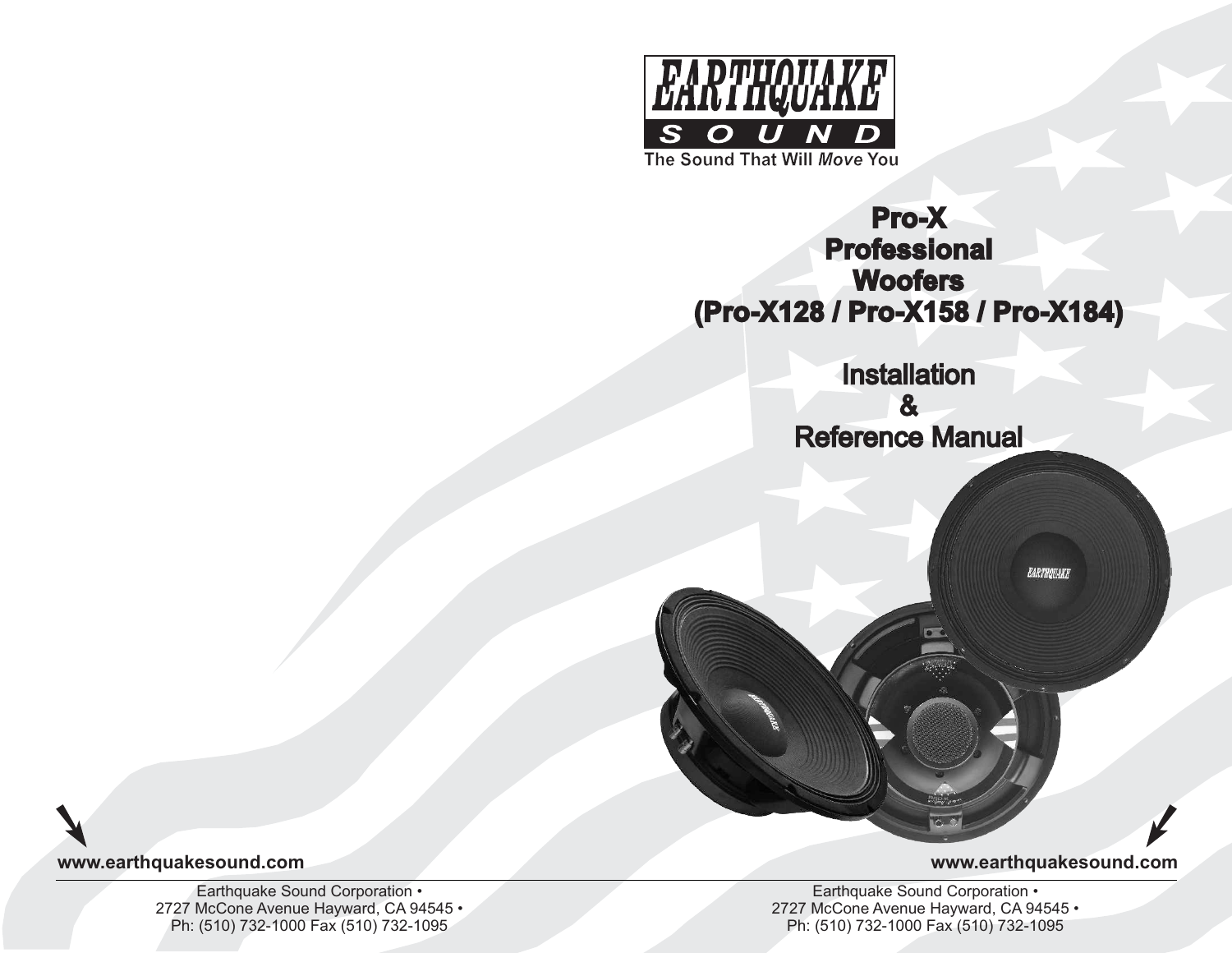## **INTRODUCTION / SPECIFICATIONS**

## **Pro-X128 ENCLOSURE DESIGNS**

Dear Valued Customer,

Earthquake Sound Corporation, located in Hayward California; specializes in manufacturing high end car audio products ranging from the smallest titanium tweeter to the world's largest amplifiers & subwoofers.

This owners manual is designed to better acquaint you with the Pro-X woofers and to guide you through all phases of system design and application. It is imperative that you read this manual in its entirety, Earthquake technicians and staff are looking forward to answering any questions you might have.

**CAUTION:** Earthquake's Pro-X woofers are capable of generating high sound pressure levels. You should exercise caution when operating our woofers and amplifiers . Long term exposures to high levels of sound pressure will cause permanent hearing damage. Sound pressure levels exceeding 85dB can be dangerous with constant exposure. Earthquake the direct use of or other Earthquake products, and urges users to play sound systems at moderate listening levels for every day use. Sound Corporation does not assume liability for damages resulting from

| <b>DRIVER:</b>                 | $Pro-X128$                    | <b>Pro-X158</b>                   | <b>Pro-X184</b>                   |
|--------------------------------|-------------------------------|-----------------------------------|-----------------------------------|
| <b>Free Air Resonance (Fs)</b> | 49 Hz                         | 42 Hz                             | 36 Hz                             |
| Electrical "Q" (Qes)           | 0.362                         | 0.506                             | 0.732                             |
| Mechanical "Q" (Qms)           | 7.619                         | 9.183                             | 8.44                              |
| Total Speaker "Q" (Qts)        | 0.345                         | 0.480                             | 0.666                             |
| <b>X</b> max                   | $1/2" / 12.7$ mm              | 3/4" / 19mm                       | 1" / 25mm                         |
| Efficiency (1W/1M)             | 96 dB SPL                     | 97.5 dB SPL                       | 98 dB SPL                         |
| <b>REVC</b>                    | 6 Ohm                         | 6 Ohm                             | 3.5 Ohm                           |
| BL                             | 19.453TM                      | 18.986TM                          | 11.227TM                          |
| <b>VAS</b>                     | 66Lt / $2.34$ ft <sup>3</sup> | 121Lt / $4.25 \text{ft}^3$        | 386Lt / $13.6$ ft <sup>3</sup>    |
| <b>Nominal Impedance</b>       | 8-Ohm                         | 8-Ohm                             | 4-Ohm                             |
| <b>Voice Coil Size</b>         | 4" / 100mm                    | 4" / 100mm                        | 4" / 100mm                        |
| <b>Recommended Power</b>       | 600 WRMS<br>1200 Watts MAX    | <b>700 WRMS</b><br>1400 Watts MAX | <b>800 WRMS</b><br>1600 Watts MAX |

Specifications are subject to change without notice.

**Woofer Cut Out Diameter:** 11 1/8" (284mm) **Woofer Mounting Depth:** 4 13/16" (122mm)









Dimensions shown are external using 3/4" MDF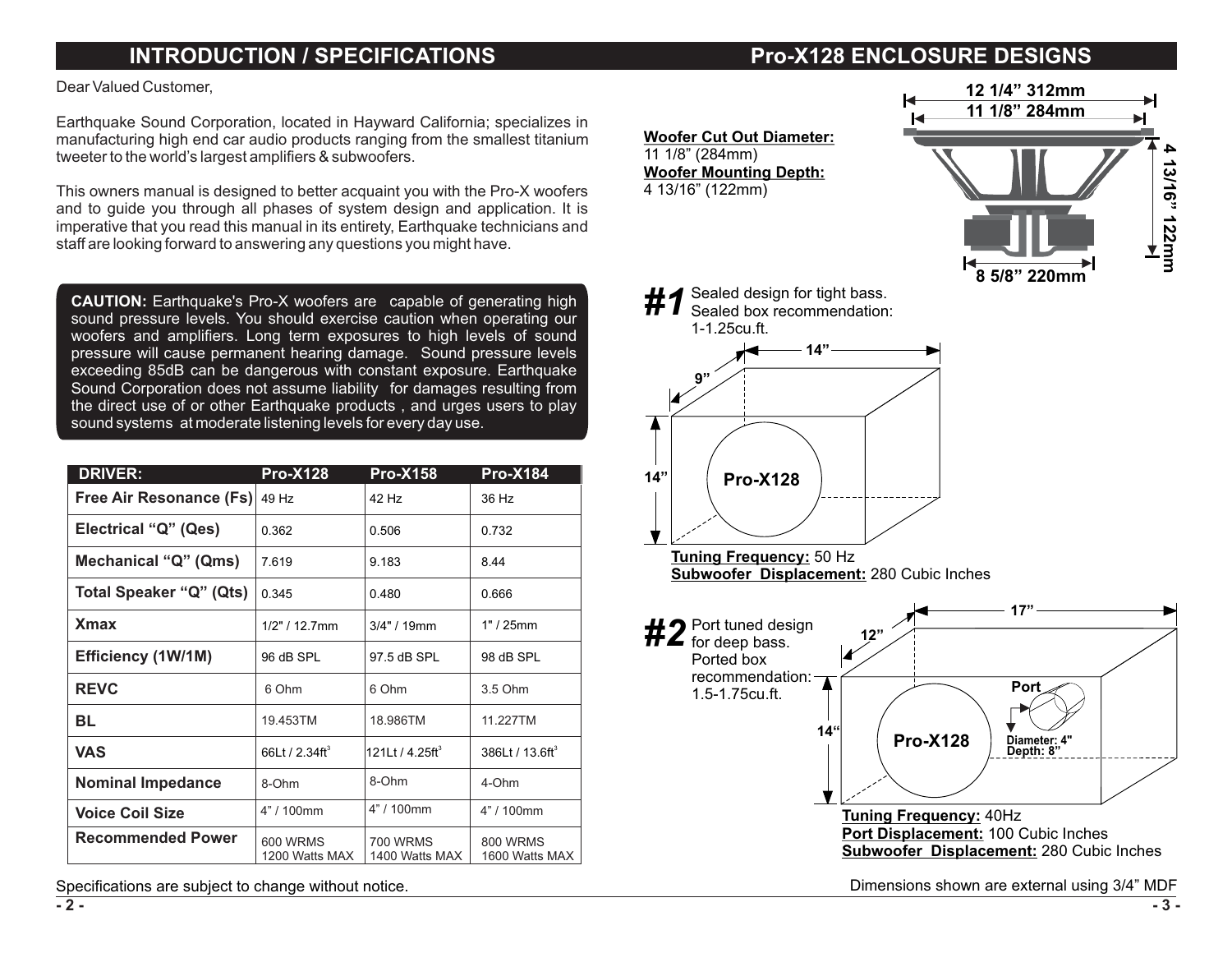## **Pro-X158 ENCLOSURE DESIGNS Pro-X184 ENCLOSURE DESIGNS**